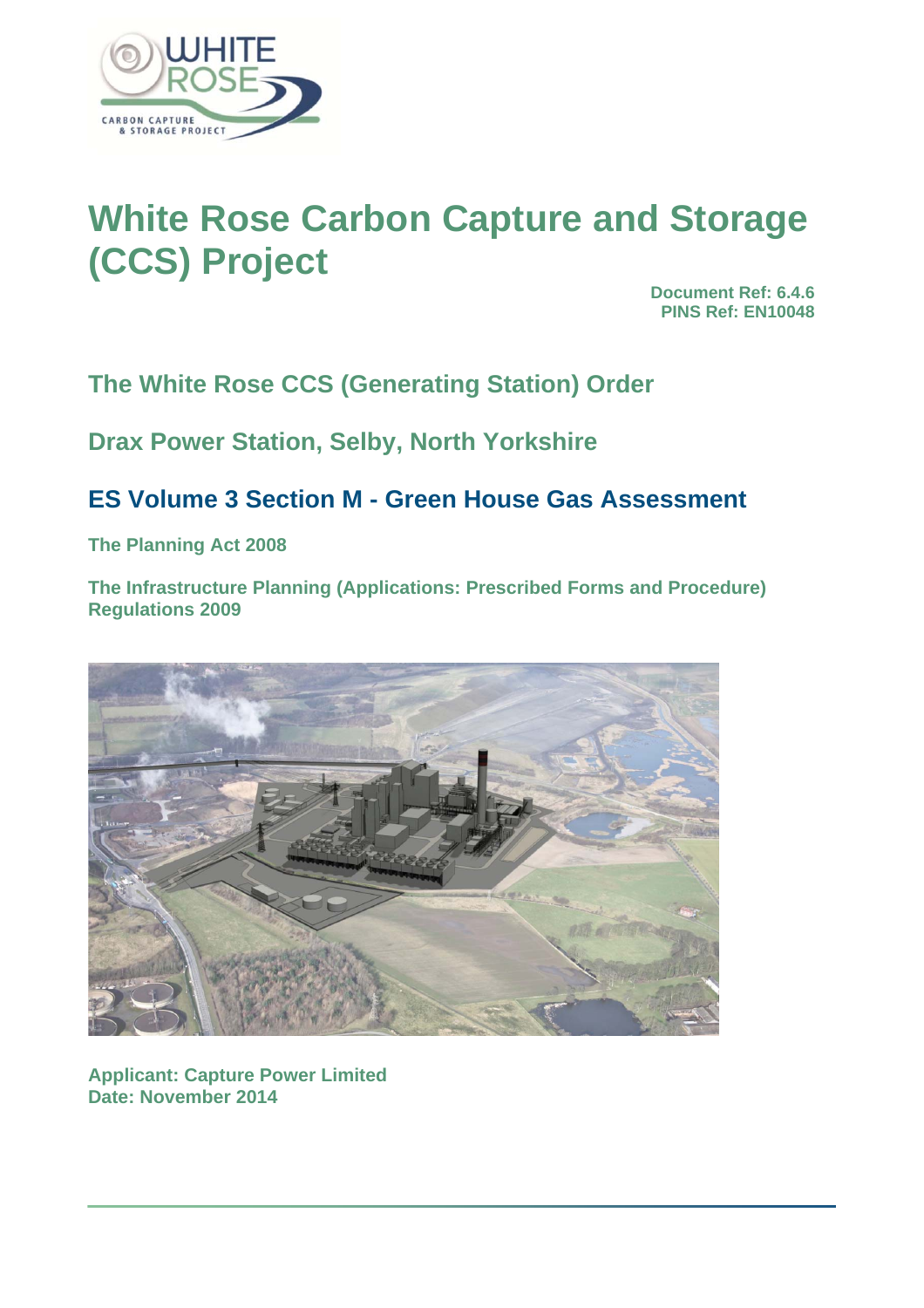# **Document Owner: Roderick Ellison**

# **Revision History**

| <b>Revision</b><br>No. | Date                     | <b>Reason for Revision</b>                  | <b>Authorised By</b> |
|------------------------|--------------------------|---------------------------------------------|----------------------|
|                        |                          | 30.09.2014   Client Draft                   | <b>KJM</b>           |
|                        |                          | 15.10.2014   Update following Client Review | KJM                  |
| 3                      | 28.10.2014   Final Draft |                                             | <b>RE</b>            |
| 04                     | 05.11.2014               | <b>Issue Draft</b>                          | <b>RE</b>            |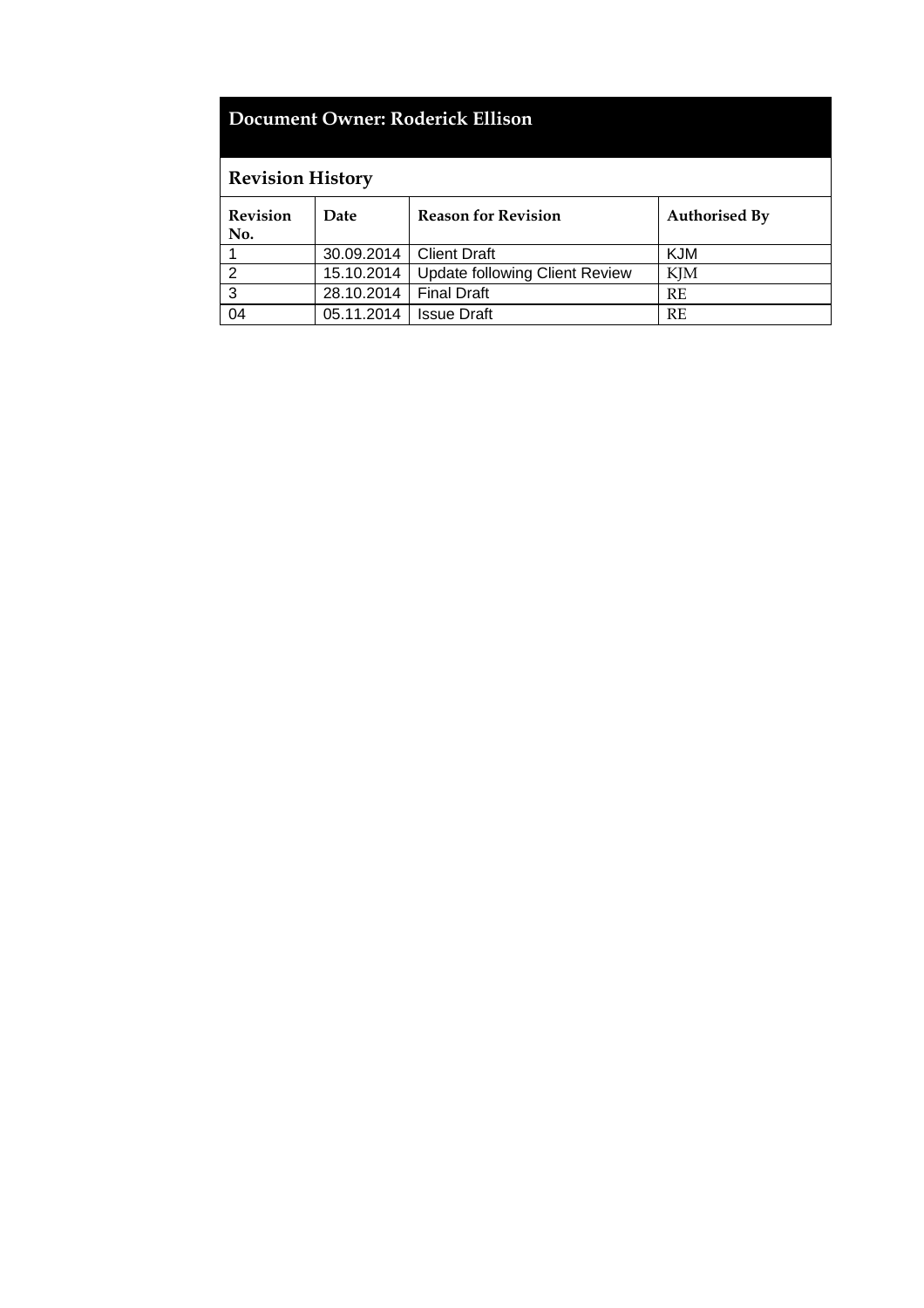# *CONTENTS*

|     | <b>GHG ASSESSMENT</b>                                |    |
|-----|------------------------------------------------------|----|
| 1.1 | <b>INTRODUCTION</b>                                  |    |
| 1.2 | THE WHITE ROSE CARBON CAPTURE SCHEME                 |    |
| 1.3 | <b>LEGISLATION, POLICY AND GUIDANCE</b>              | 2  |
| 1.4 | THE PROJECT EMISSIONS PERFORMANCE                    | 4  |
| 1.5 | <b>EMISSIONS PERFORMANCE VARIABLES AND SCENARIOS</b> | 5  |
| 1.6 | <i>SUMMARY</i>                                       | 12 |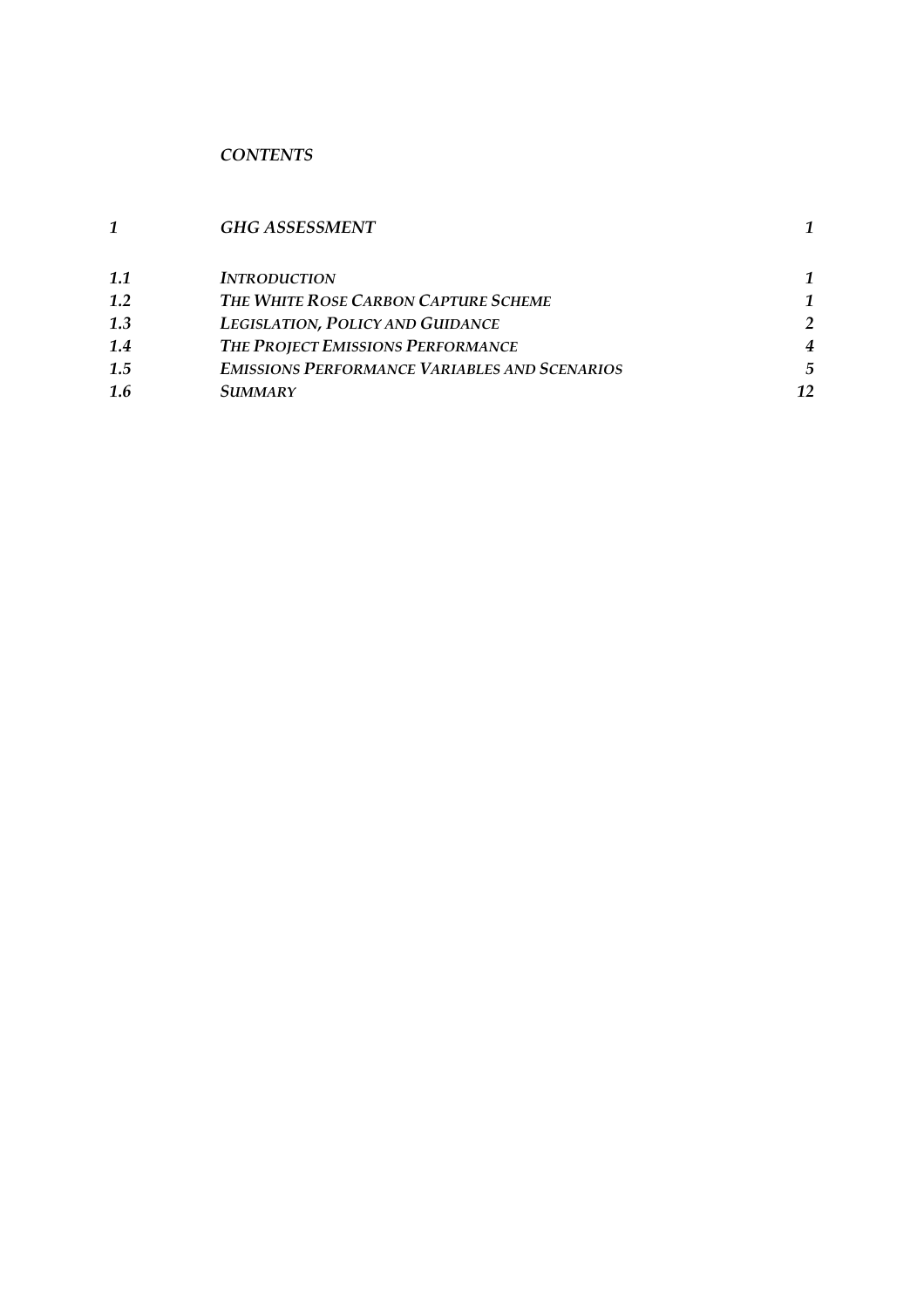

# *1 GHG ASSESSMENT*

## *1.1 INTRODUCTION*

- 1.1.1 This Report presents a short review of the White Rose Carbon Capture and Storage (CCS) Project (the Project) and its potential operational  $CO<sub>2</sub>$  emissions. These emissions are considered in the light of the UK Government's Emissions Performance Standard (EPS), applicable to new fossil-fuel fired power generation capacity.
- 1.1.2 This report assesses the Project in the context of the provisions contained within the EPS, provides a brief review of the current estimate of carbon benefits anticipated to arise from the Project, and identifies the principal issues or options that might influence this indicative carbon benefit.
- 1.1.3 An overview of the Project is provided in *Section 1.2*. Relevant legislation, policy and guidance are described in *Section1.3.* The Project emissions performance is studied in *Section 1.4*, including an analysis of the Project emissions with respect to the EPS. Emissions performance comparisons, based on different scenarios, are subsequently shown in *Section 1.5*.

#### *1.2 THE WHITE ROSE CARBON CAPTURE SCHEME*

- 1.2.1 The Project is one of the two schemes supported under the UK Government's £1 billion CCS development and commercialisation programme. A budget of around £100 million within this programme has been earmarked to support the planning and engineering of these CCS projects.
- 1.2.2 The proposed facility is an ultra-supercritical oxy-fuel coal fired power station located on land adjoining the existing Drax Power Station in North Yorkshire. In operation the Project will be capable of providing electricity to 630,000 households. The Project aims to demonstrate the viability of Oxy-fuel CCS technology in a modern coal-fired power plant that has a capacity for co-firing biomass. The plant therefore consists of a dual air (i.e. conventional)/oxygen fired pulverised coal boiler.
- 1.2.3 The capacity of the plant is up to 448 MWe (gross). Within design conditions, the plant will have a net output of approximately 300 MWe in the oxy mode, and about 390 MWe in the conventional air mode, i.e. without oxygen production and CO<sub>2</sub> capture.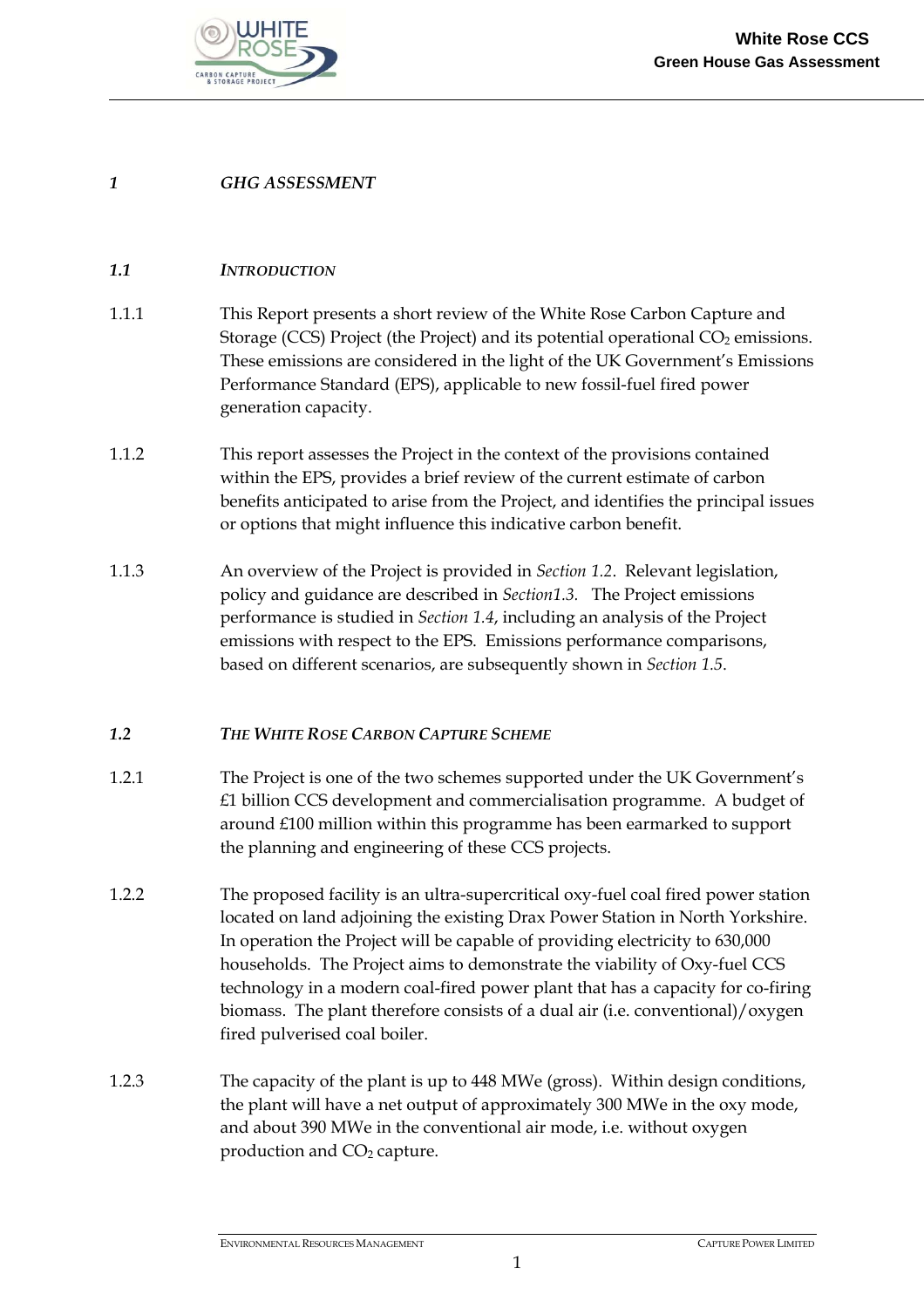

| 1.2.4 | Roughly two million tonnes of $CO2$ , representing around 90% of $CO2$<br>emissions from coal combustion, are projected to be captured and processed<br>using components including:                                                                                                                                                                                            |
|-------|--------------------------------------------------------------------------------------------------------------------------------------------------------------------------------------------------------------------------------------------------------------------------------------------------------------------------------------------------------------------------------|
|       | Air Separation Units (ASU) to provide an oxygen feed stream to the boiler<br>to allow generation of a CO <sub>2</sub> rich flue gas via the Oxy-fuel process; and                                                                                                                                                                                                              |
|       | a Gas Processing Unit (GPU) to process and compress the flue gas to<br>$\bullet$<br>achieve the required transport and storage CO <sub>2</sub> specifications and<br>pressure.                                                                                                                                                                                                 |
| 1.2.5 | The captured $CO2$ will be transported and stored through a pipeline<br>developed separately by National Grid Carbon Ltd (NGCL), for permanent<br>storage in a deep saline formation in the North Sea.                                                                                                                                                                         |
| 1.2.6 | The Project will become operational from 2021, with an expected lifetime of up<br>to 30 years. Due to its size and nature, the Project qualifies as a Nationally<br>Significant Infrastructure Project (NSIP), and is a key component of UK CCS<br>deployment plans, as noted above.                                                                                           |
| 1.3   | LEGISLATION, POLICY AND GUIDANCE                                                                                                                                                                                                                                                                                                                                               |
|       | <b>GENERAL CONSIDERATIONS</b>                                                                                                                                                                                                                                                                                                                                                  |
| 1.3.1 | This section summarises the national policy context relevant to an assessment<br>of the CO <sub>2</sub> emissions performance of the Project. The subsequent assessment<br>has been prepared in accordance with the EPS <sup>(1)</sup> , which presents a framework<br>for assessing the emissions performance of the Project under the application of<br>different scenarios. |
| 1.3.2 | <b>CLIMATE CHANGE ACT 2008</b><br>In 2008, the UK Government passed legislation which introduced the world's<br>first long term legally binding framework to tackle the dangers of climate<br>change. One of the key provisions of the Climate Change Act was setting<br>legally binding targets for greenhouse gas emission reductions through action                         |

(1) Electricity Market Reform: Update on the Emissions Performance Standard, available from https://www.gov.uk/government/uploads/system/uploads/attachment\_data/file/48375/5350-emr-annex-d--updateon-the-emissions-performance-s.pdf; and

Implementing the Emissions Performance Standard: Further Interpretation and Monitoring and Enforcement Arrangements in England and Wales – DECC Consultation Document 14D/340, available from

https://www.gov.uk/government/uploads/system/uploads/attachment\_data/file/357217/implementing\_emissions\_pe rformance\_standard.pdf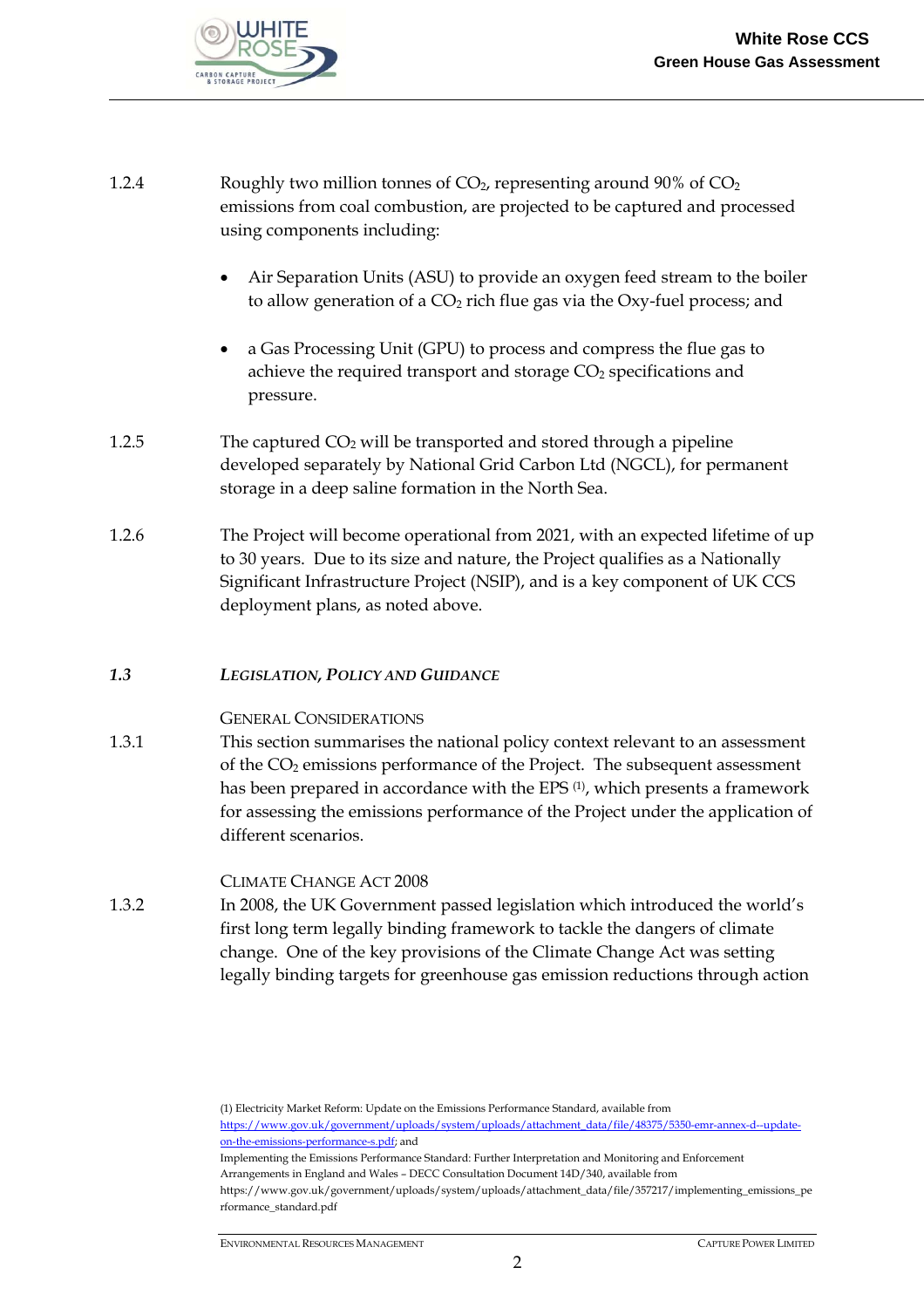

in the UK and abroad of at least  $80\%$  by 2050  $(1)$ , and reductions in CO<sub>2</sub> emissions of at least 26% by 2020 (2), against a 1990 baseline.

1.3.3 The Climate Change Act states that decisions on NSIPs must be taken in accordance with the relevant National Policy Statement (NPS), which detail required infrastructure and project assessment criteria. The Overarching National Policy Statement for Energy (NPS EN-1), Fossil Fuel Electricity Generating Infrastructure (EN-2) and Electricity Networks Infrastructure (EN-5) were enacted in 2011, and are relevant to the Project.

#### ELECTRICITY MARKET REFORM

1.3.4 In 2011, the Electricity Market Reform (EMR) White Paper was published to signal the UK Government's commitment to drive energy security, decarbonisation and affordability of electricity forward. The EMR introduced two new market mechanisms: Feed-in Tariffs with Contracts for Difference (CfDs) and capacity agreements, to be supported by the Carbon Price Floor and the EPS (3).

#### EMISSIONS PERFORMANCE STANDARD

- 1.3.5 The EPS provides a regulatory back-stop on CO<sub>2</sub> emissions from new power stations by setting an annual limit on  $CO<sub>2</sub>$  emissions from new fossil fuel plants, with generating capacity of at least 50 MWe, equivalent to 450g/kWh at baseload.
- 1.3.6 The EPS thus requires that new coal-fired power stations are equipped with CCS to enable them to operate under this emissions threshold. Power stations consented under the EPS would be subject to the 450 g/kWh level until the end of 2044 (4).
- 1.3.7 The annual EPS limit of  $450g/kWh$  is to be interpreted as a total  $CO<sub>2</sub>$  tonnage allowance within which the generating plant would have to remain each year. The annual limit is applied based on a load factor of 85% and the plant's installed electrical capacity.

- (2) The Climate Change Act 2008 (2020 Target, Credit Limit and Definitions) Order 2009, available from
- http://www.legislation.gov.uk/ukdsi/2009/9780111478523/pdfs/ukdsi\_9780111478523\_en.pdf

<sup>(1)</sup>The Climate Change Act and UK regulations, available from http://www.theccc.org.uk/tackling-climate-change/thelegal-landscape/global-action-on-climate-change

<sup>(3)</sup> Electricity market reform: policy overview, available from

https://www.gov.uk/government/uploads/system/uploads/attachment\_data/file/48371/5349-electricity-marketreform-policy-overview.pdf

<sup>(4)</sup> Electricity Market Reform: Update on the Emissions Performance Standard, available from

https://www.gov.uk/government/uploads/system/uploads/attachment\_data/file/48375/5350-emr-annex-d--updateon-the-emissions-performance-s.pdf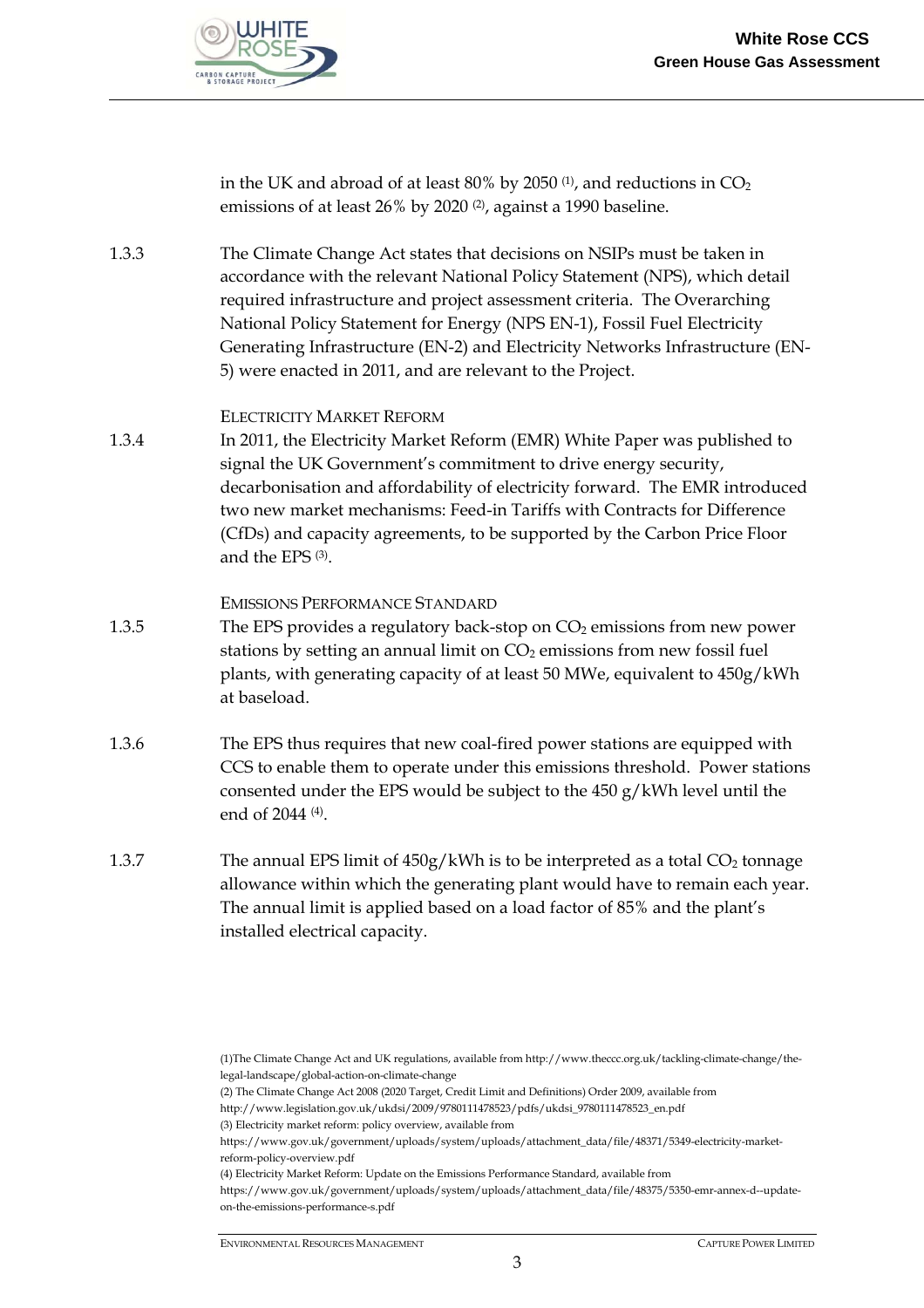

# *1.4 THE PROJECT EMISSIONS PERFORMANCE*

- 1.4.1 The Project as proposed consists solely of generation and  $CO<sub>2</sub>$  capture stages. For the purposes of this assessment consideration has been given to the complete chain of generation, capture, transport and storage to understand the range of performance that could occur due to circumstances outwith the control of the Project.
- 1.4.2 Project documentation indicates that the plant is projected to generate 2.21 million tonnes (Mt)  $CO<sub>2</sub>$  annually. It is expected that 90% of these emissions, i.e. 1.99 Mt  $CO<sub>2</sub>$ , will be captured every year and transported via the NGCL pipeline system for storage in the North Sea. Over the Project lifetime of up to 30 years, the total  $CO<sub>2</sub>$  emitted and captured would be equivalent to up to 66.3 Mt  $CO<sub>2</sub>$  and 59.7 Mt  $CO<sub>2</sub>$  respectively.
- 1.4.3 By abating CO2 through CCS, the plant would effectively only be emitting 0.22 Mt  $CO<sub>2</sub>$  each year. The net projected emissions over the lifetime of the plant would be up to around 6.6 Mt  $CO<sub>2</sub>$ .

 PERFORMANCE AGAINST EPS ALLOWANCE The total allowance for the Project can be calculated as <sup>(1)</sup>:

Emission Limit (tonnes  $CO<sub>2</sub>$ ) = Statutory Rate of Emissions (in g/kWh) x Installed Generating Capacity (in MW) x 7.446 (representing baseload operation)

 $= 450$  g/kWh x 448MW<sub>e</sub> x 7.446

 $= 1,501,114t CO<sub>2</sub>$ 

- $= 1.50$  Mt CO<sub>2</sub>/year
- 1.4.4 The main assumption underlying this calculation is that the plant would be operational continuously, i.e. 24 hours a day, 365 days a year. The calculation above shows that under design assumptions the Project would be performing well within the total annual allowed  $CO<sub>2</sub>$  emissions, and would therefore be compliant with the EPS.

(1) Methodology shown within 'Implementing the Emissions Performance Standard: Further Interpretation and Monitoring and Enforcement Arrangements in England and Wales – DECC Consultation Document 14D/340', available from https://www.gov.uk/government/uploads/system/uploads/attachment\_data/file/357217/implementing\_emissions\_pe rformance\_standard.pdf

ENVIRONMENTAL RESOURCES MANAGEMENT CAPTURE POWER LIMITED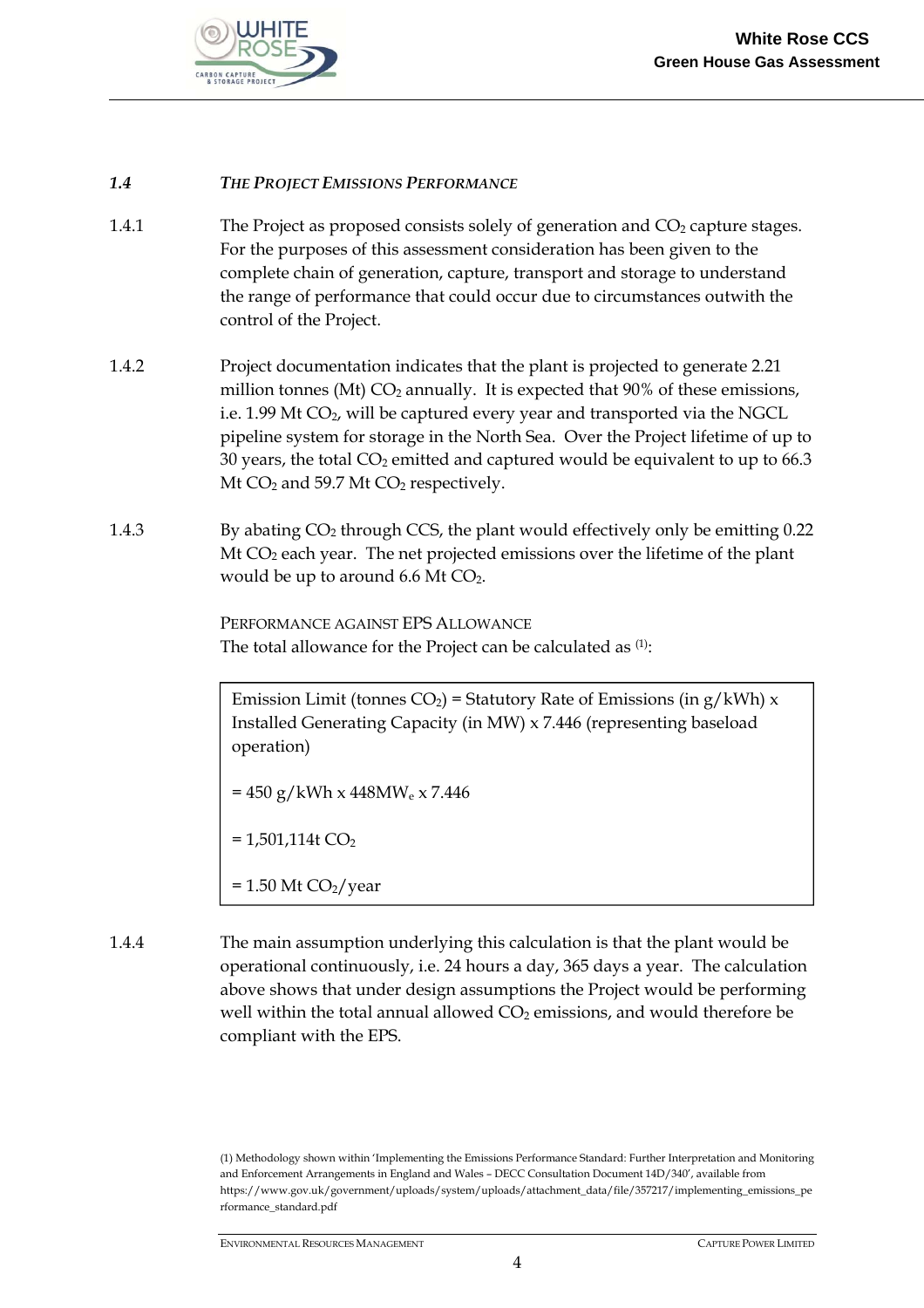

#### *1.5 EMISSIONS PERFORMANCE VARIABLES AND SCENARIOS*

#### GENERAL CONSIDERATIONS

- 1.4.5 This net annual emissions figure for the Project, of 0.22 Mt CO<sub>2</sub>, presupposes abatement through a fully functional, available and reliable CCS system that relies on the following factors:
	- reliance on the NGCL Transport and Storage (T&S) network, from commencement of operations, with the reliability of this system noted in the Project documentation as being 99%;
	- use of the conventional (air-fired) mode only for the commissioning and performance guarantee test, start-up and shut-down modes, and as a short term back-up in case of unavailability of the T&S network;
	- an operational intention to run the plant continuously, but with an additional assumption related to reliability and availability of operation, resulting in the plant being in offline mode during 15% of the year;
	- a CO2 capture rate of 90%, and availability targets of 86% and 85% for the oxy fuel plant and full chain CCS respectively;
	- use of a wide range of coals, such as Kellingley, Maltby, Ravenstruther, Colombian and Central Appalachian coals as fuel;
	- the co-firing of biomass; and
	- operation at baseload as the primary operating mode.
- 1.4.6 Given the assumptions being applied to reach the annual emissions intensity, it is important to review the Project's performance relative to the EPS, if some of the factors were different from the design conditions.
- 1.4.7 A number of scenarios have been devised to see how the capture performance would change in the light of revised assumptions or different operational modes.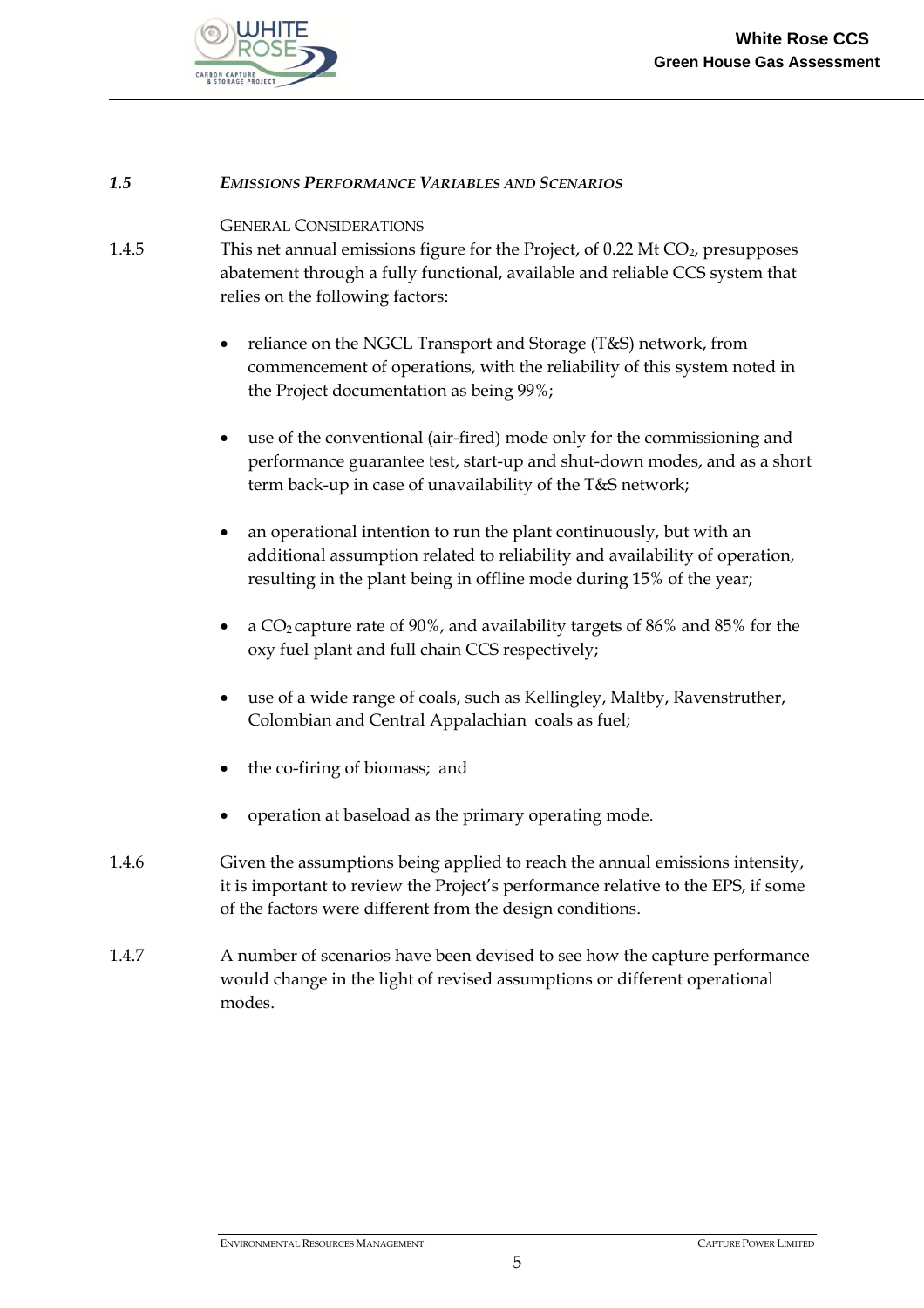

#### NGC T&S NETWORK *Commencement of T&S Network Operation*

- 1.4.8 The final investment decision for the NGCL transport system is thought to happen around the end of 2015. The first CCS transport and storage operations should commence in 2021 (1).
- 1.4.9 An important assumption is that the T&S network will be fully constructed as soon as the Project begins its operations. Should the construction of the pipeline be delayed beyond the start of  $2021$ ,  $CO<sub>2</sub>$  abatement through CCS would not occur in the first few years of plant operation.
- 1.4.10 Delays to the T&S system might arise also from delays in securing all necessary permits for injection at the storage site, which in turn, must have obtained the requisite licence to operate.
- 1.4.11 For every year that the CCS component of the Project is not operational, the net emissions for that year would be the total emissions without abatement, i.e. 2.21 Mt CO<sub>2</sub>, which would exceed the EPS allowance. Government guidance relating to application of the EPS (2) proposes that CCS projects will be exempt from the EPS for a period of three years from the point at which a complete CCS chain with which a fossil fuel generation plant is equipped is ready to use. This exemption is time limited and will come to an end in 2027.
- 1.4.12 Should it be necessary to apply this exemption, the maximum additional  $CO<sub>2</sub>$ that the Project could emit during the three year exemption period would be 3  $*(2.21 - 0.22) = 5.97$  Mt CO<sub>2</sub>.

*T&S Network Availability* 

Another important assumption is that the T&S network will be 99% available.

- 1.4.13 In the most severe instance of catastrophic failure, the network would presumably not operate at all, and this would give rise to a situation where abatement via CCS would cease completely until the network was restored, which could be a potentially lengthy process.
- 1.4.14 In less severe cases, for example due to operational issues such as pump failure, this might lead to short-term network unavailability. It is assumed

<sup>(1)</sup> National Grid: White Rose, available from http://www2.nationalgrid.com/About-us/European-businessdevelopment/Carbon-capture-and-storage/White-Rose/

<sup>(2)</sup> Implementing the Emissions Performance Standard: Further Interpretation and Monitoring and Enforcement Arrangements in England and Wales – DECC Consultation Document 14D/340, available from

https://www.gov.uk/government/uploads/system/uploads/attachment\_data/file/357217/implementing\_emissions\_pe rformance\_standard.pdf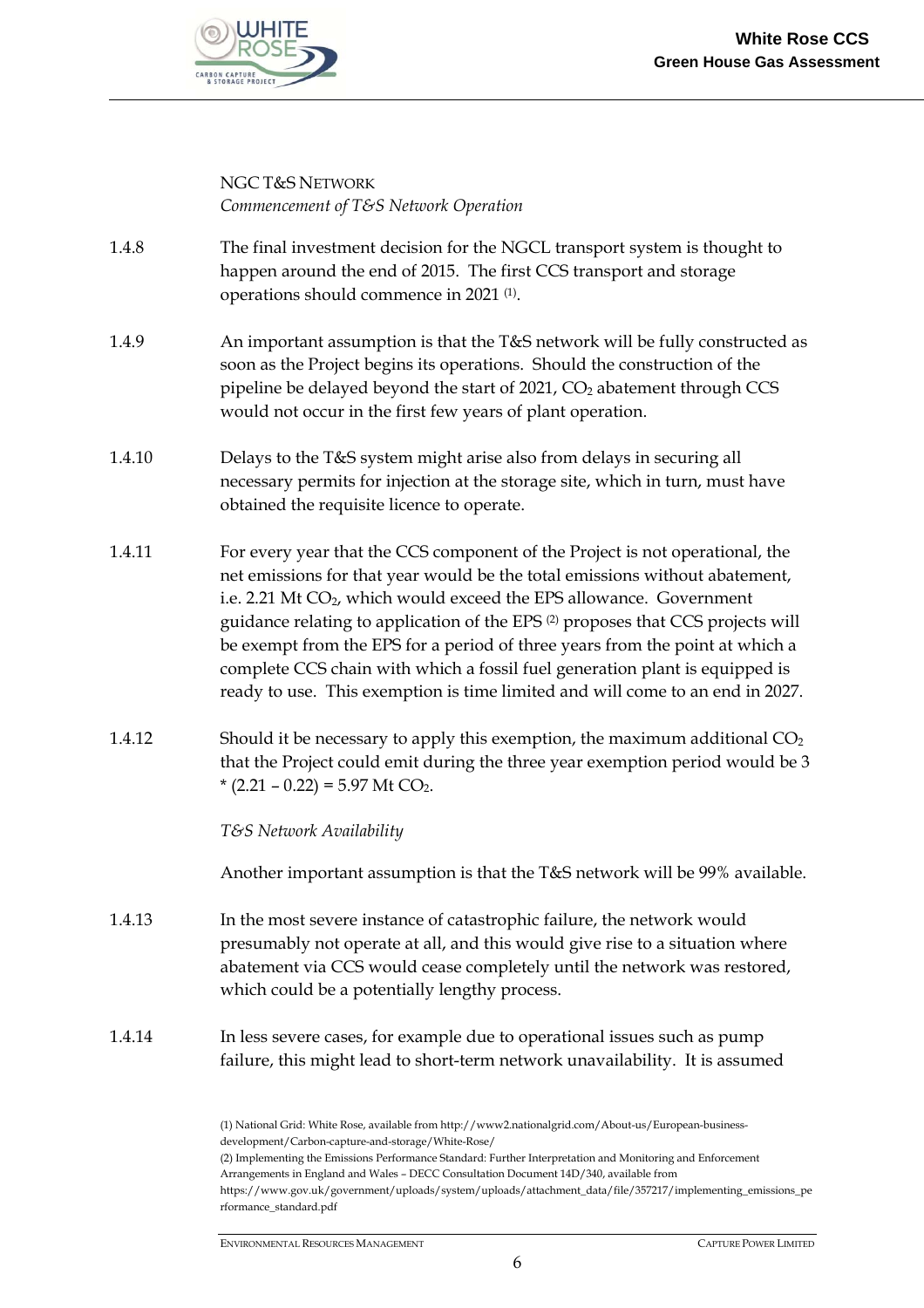

that such a scenario can be represented by system shutdown over a few weeks for maintenance.

1.4.15 In this 'short-term shutdown' scenario, a system shutdown of seven weeks is modelled. The overall availability of the T&S network would be reduced to  $86\%$ , and the resulting annual emissions capture would be 1.71 Mt CO<sub>2</sub> instead of the anticipated 1.99 Mt  $CO<sub>2</sub>$ , resulting in net emissions of 0.50 Mt  $CO<sub>2</sub>$  for that year. The emissions performance of the Project would still be well within the EPS allowance were a comparable situation to occur in any given year.

> *Table 1.1* below shows the Project emissions performance with respect to varying availability of the NGCL T&S network.

*Table 1.1 Project emissions performance based on T&S network availability (or limit of operation)* 

| Availability                            | $99\%$ | 75%  | 45%  | $35\%$ | 30%  |
|-----------------------------------------|--------|------|------|--------|------|
| Total annual emissions (Mt $CO2$ )      | 2.21   | 2.21 | 2.21 | 2.21   | 2.21 |
| Emissions captured annually (Mt $CO2$ ) | 1.99   | 1.51 | 0.90 | 0.70   | 0.60 |
| Net annual emissions ( $Mt CO2$ )       | 0.22   | 0.70 | 1.31 | 1.51   | 1.61 |

At 35% limit of operation, the Project would no longer be under the annual EPS allowance of 1.50 Mt CO2, as depicted in *Figure 1.1* below.

# *Figure 1.1 Impact of reduced T&S network availability on annual emissions*



#### CAPTURE MODE

1.4.16 The anticipated operational profile makes provision for the oxy-fuel system, when fully commissioned, to be operational for 85% of the year. *Table 1.2*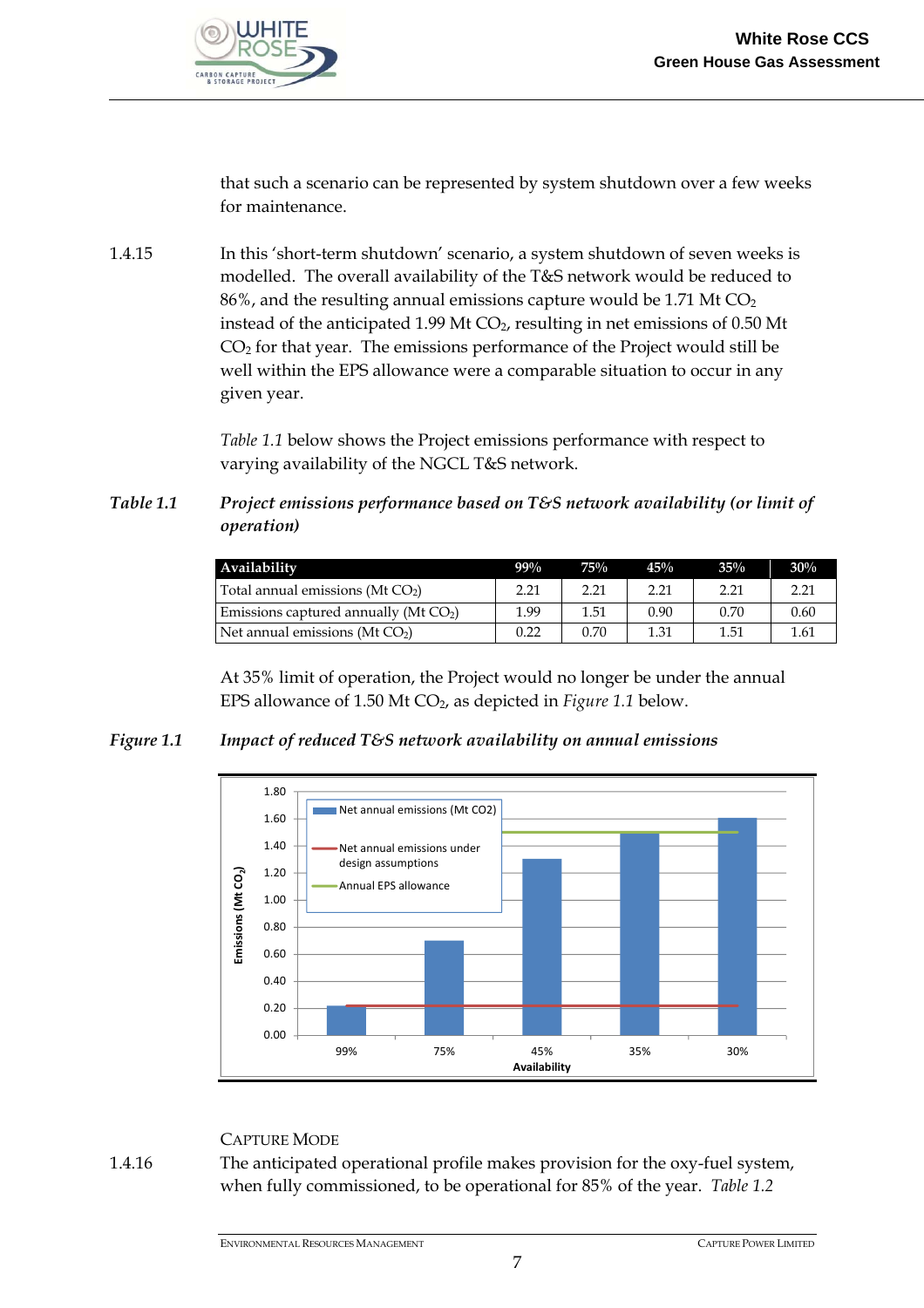

details the emissions performance with a decreased duration of the capture mode at 65%, 35%, 30% and 25% in any given year.

# *Table 1.2 Project Emissions Performance with decreasing Capture Mode Duration*

| Capture mode duration                    | 85%  | $65\%$ | $35\%$ | 30%  | 25%  |
|------------------------------------------|------|--------|--------|------|------|
| Total annual emissions (Mt $CO2$ )       | 2.21 | 2.21   | 2.21   | 2.21 | 2.21 |
| Emissions captured annually ( $Mt CO2$ ) | 1.99 | 1.52   | 0.82   | 0.70 | 0.59 |
| Net annual emissions ( $Mt CO2$ )        | 0.22 | 0.69   | 1.39   | 1.51 | 1.63 |

The Project would no longer comply with the EPS if it is operating in capture mode for less than 30% of the year. *Figure 1.2* provides a graphical representation of the annual Project emissions for various percentages of capture mode operation.

## *Figure 1.2 Impact of Capture Mode Percentage on Annual Emissions*



#### CAPTURE PERFORMANCE

- 1.4.17 The Project's  $CO<sub>2</sub>$  capture rate is anticipated to be 90%, with availability targets for the Oxy-fuel power plant and full chain CCS being 86% and 85% respectively. Design documentation states that this availability may not be achieved immediately.
- 1.4.18 This scenario assumes that factors such as the new Oxy-fuel technology being employed and/or possible operational issues in the early stages might affect the capture performance of the scheme at the very beginning of operations.
- 1.4.19 A lower capture rate of 45%, i.e. half of the anticipated capture rate of 90%, at operation commencement is considered here. Even at this capture rate, the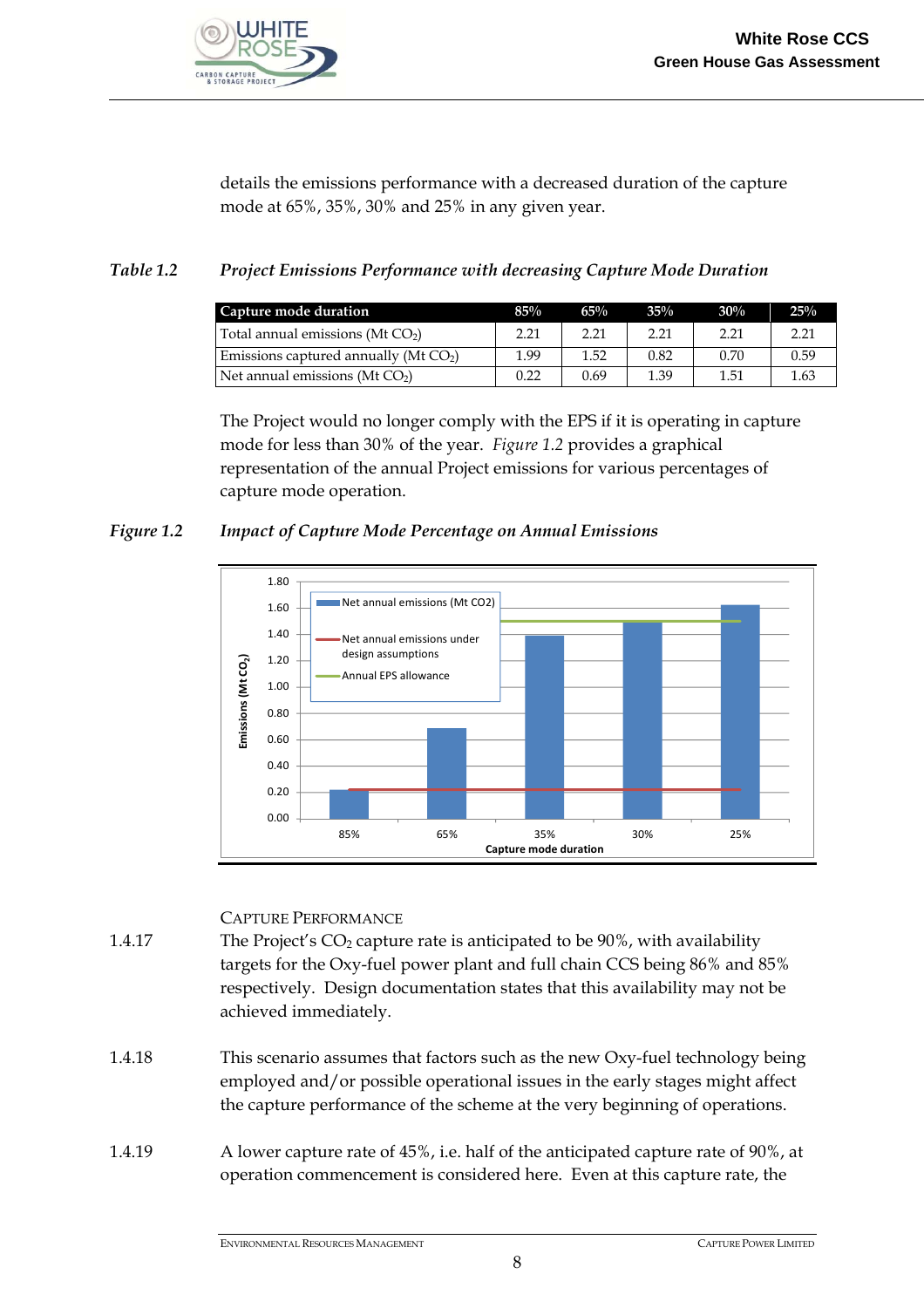

net annual emissions would be around 1.22 Mt CO<sub>2</sub>, and below the EPS allowance.

*Table 1.3* shows what the Project emissions performance would look like with a range of lower capture rates over any given year of the Project, in the event that the system's capture performance is lower than anticipated.

## *Table 1.3 Project Emissions Performance Corresponding to Lower Capture Rates*

| Capture rate every year                  | $90\%$ | 75%  | 45%  | $31.5\%$ | 25%  |
|------------------------------------------|--------|------|------|----------|------|
| Total annual emissions (Mt $CO2$ )       | 2.21   | 2.21 | 2.21 | 2.21     | 2.21 |
| Emissions captured annually ( $Mt CO2$ ) | 1.99   | 1.66 | 0.99 | 0.70     | 0.55 |
| Net annual emissions (Mt $CO2$ )         | 0.22   | 0.55 | 1.22 | 1.51     | 1.66 |

It is only when the capture rate is reduced to 31.5% that net annual emissions exceed the total annual EPS allowance.

#### BIOMASS CONTENT

1.4.20 Co-firing has been assumed at 0% for the design case (1). If a design decision were taken to include co-firing of biomass, however, the Project emissions performance under the EPS would be different (2) , as shown in *Table 1.4* below. In addition, a scenario is considered under which shortage of biomass supply might reduce biomass content, represented by reduced biomass contents of between 0% and 15%. The assumption is maintained that emissions would still be captured at a rate of 90% during capture mode.

#### *Table 1.4 Project Emissions Performance assuming higher Biomass Content*

| <b>Biomass content</b>                  | $0\%$ | $2.5\%$ | $5\%$ | $10\%$ | 15%  |
|-----------------------------------------|-------|---------|-------|--------|------|
| Total annual emissions (Mt $CO2$ )      | 2.21  | 2.15    | 2.10  | 1.99   | 1.88 |
| Emissions captured annually (Mt $CO2$ ) | 1.99  | 1.94    | 1.89  | 1.79   | 1.69 |
| Net annual emissions (Mt $CO2$ )        | 0.22  | 0.22    | 0.21  | 0.20   | 0.19 |

Increased biomass content would reduce net annual emissions further below the EPS allowance, as depicted in *Figure 1.3* below. This means that the Project would continue to comply with the EPS regardless of the level of biomass consumption during firing in the oxy mode.

(1) Capture Power Ltd, White Rose Project – Basis of Design, July 2014 (2) CO2 emissions arising from non-fossil sources are not attributable emissions under the EPS.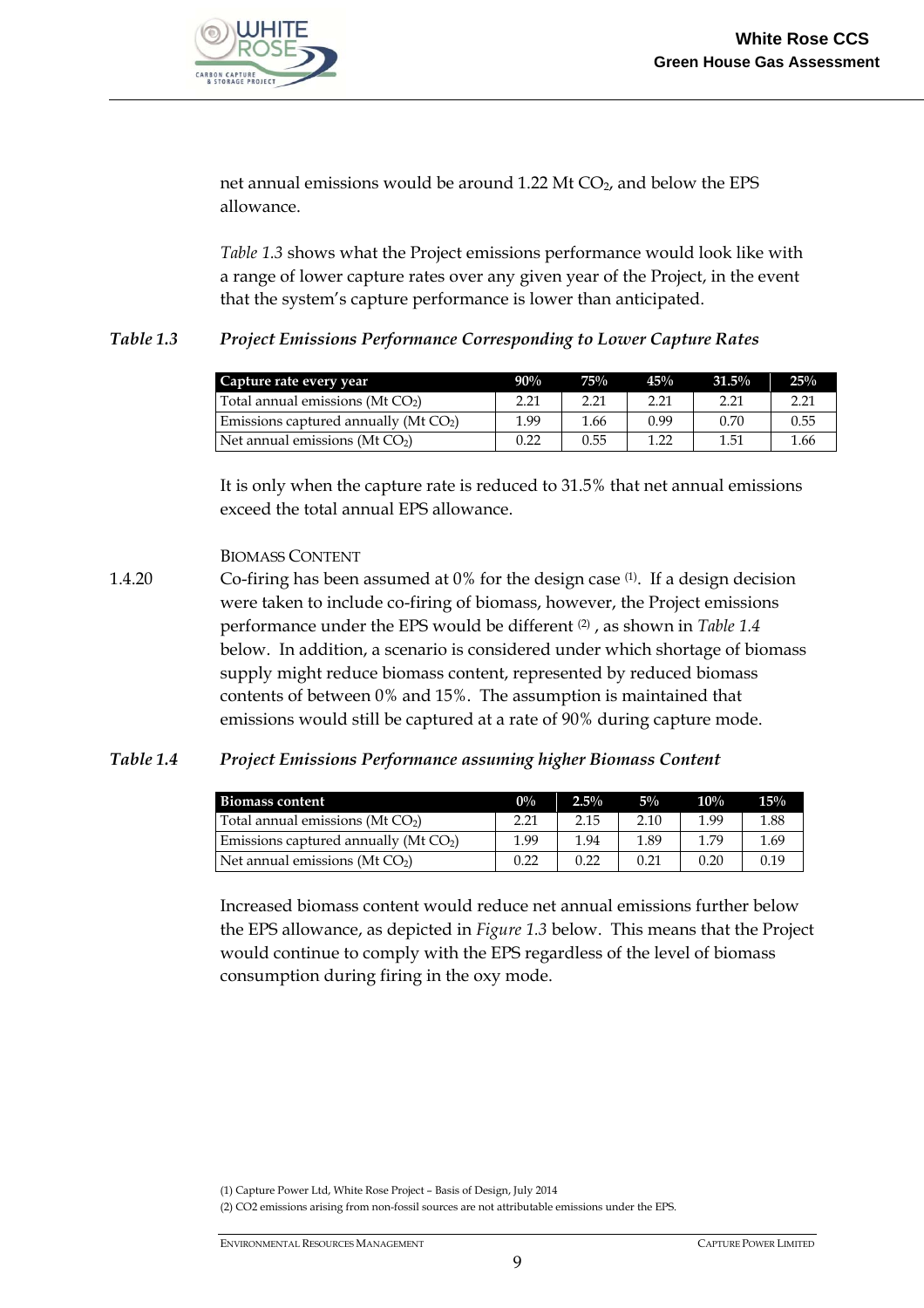

# *Figure 1.3 Net Annual Emissions with Higher Biomass Content*



 SCENARIOS INVOLVING A COMBINATION OF FACTORS *General Considerations* 

- 1.4.21 The independent effects of different factors on the Project's emissions performance have been considered above. It is also conceivable that one or more of these factors may occur in combination. This possibility is reflected in a series of illustrative scenarios as defined below.
- 1.4.22 Since at this stage it is not possible to define the likelihood associated with each factor, scenarios have been defined to illustrate potential 'in-combination' outcomes as an indicator of  $CO<sub>2</sub>$  capture consequences rather than as an exhaustive test of possible outcomes.

*Scenario 1 - Lower Capture Rate and Reduced Biomass Content* 

- 1.4.23 Within this scenario it is assumed that the Project capture rate starts out at 35% in early years of operation, and that the biomass content of the fuel is maintained at 5% during this period.
- 1.4.24 Where both of these instances occur at the same time over a period of a year, net emissions for that year would be approximately 1.36 Mt CO<sub>2</sub>. Under these circumstances, the Project emissions performance would remain below the EPS allowance, as shown in *Figure 1.4* below.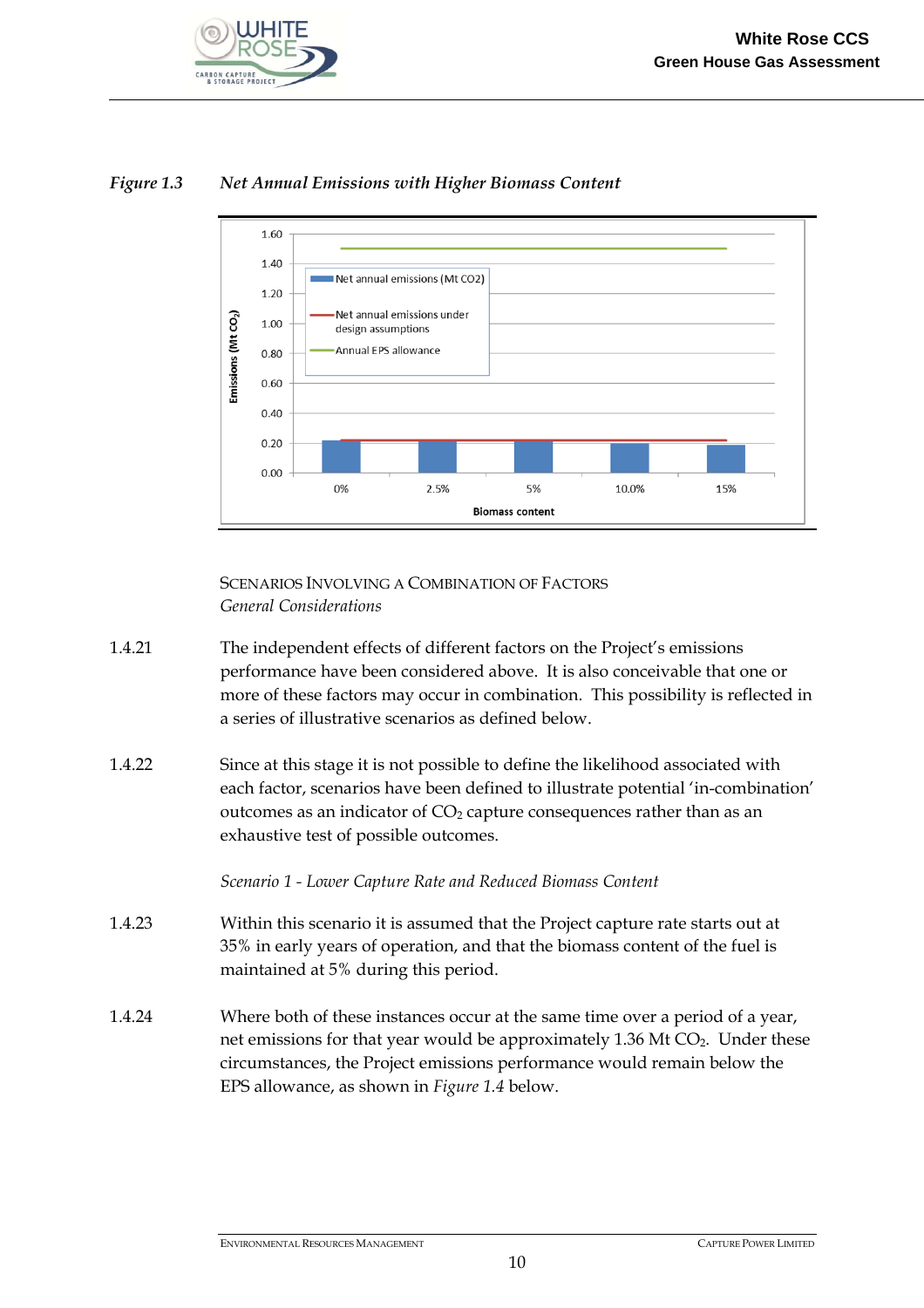

# *Figure 1.4 Impact of Reduced Capture Rate and Higher Biomass Content on Project Emissions Performance*



*Scenario 2 - System Shutdown and Shorter Capture Mode duration* 

- 1.4.25 This scenario assumes a combination of operational issues arising, such that the T&S system faces a system shutdown over a fourteen week period, and also that the Project operates in capture mode over a shorter period, for 40% of the year. It is further assumed that the system shutdown and capture mode periods coincide.
- 1.4.26 This combination of factors would lead to net emissions increasing, as depicted in *Figure 1.5*, and crossing the annual EPS threshold.
- *Figure 1.5 Emissions Performance with a 14 week T&S System Shutdown and Capture Mode for 40% of the Year*



ENVIRONMENTAL RESOURCES MANAGEMENT CAPTURE POWER LIMITED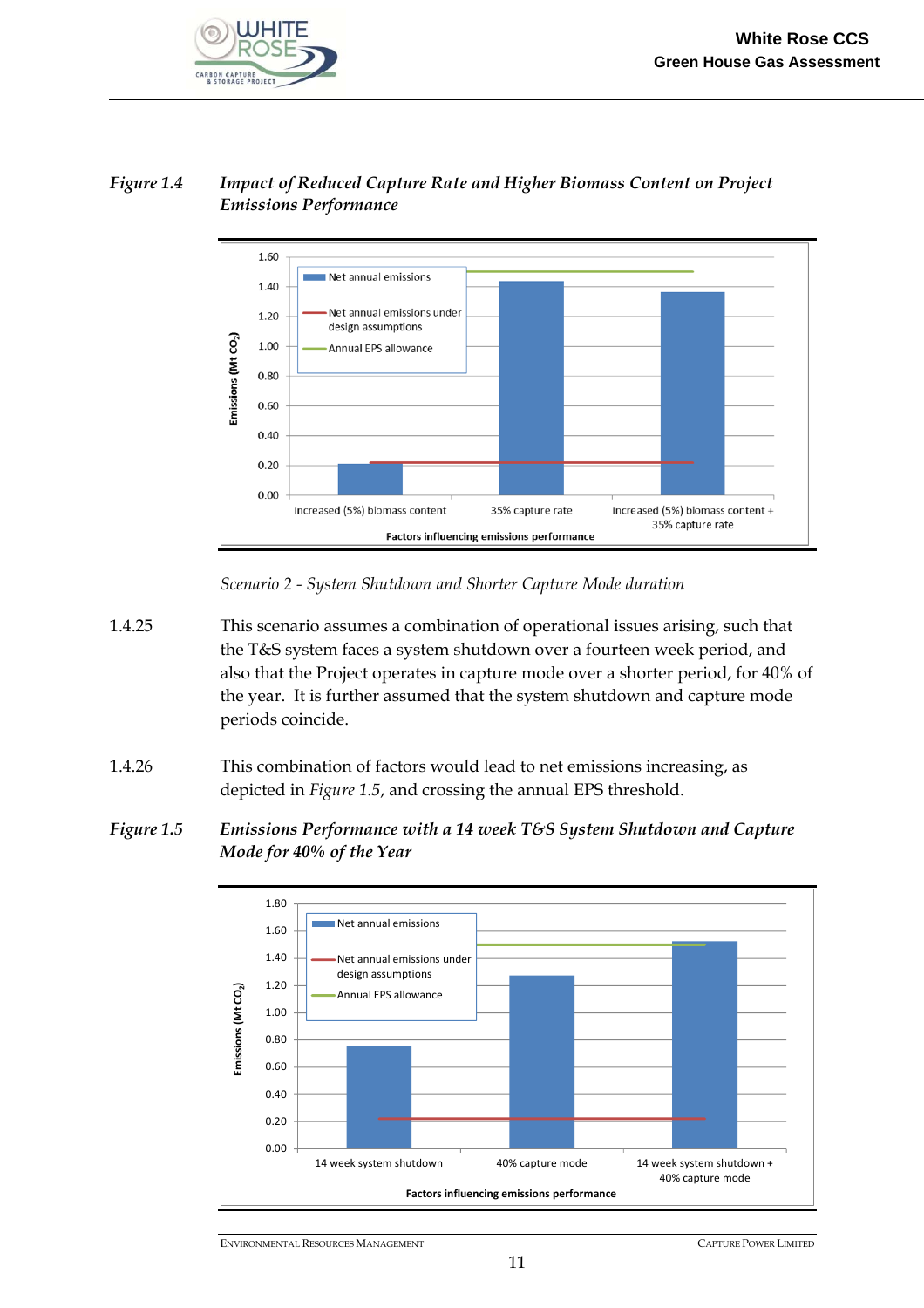

*Scenario 3 – T&S System Shutdown and Lower Capture Rate* 

This scenario assumes a fourteen week shutdown in T&S operations coupled with a capture rate limited to 65%.

The net annual emissions for that year would still be within the EPS allowance, as shown in *Figure 1.6*.





# *1.6 SUMMARY*

1.4.27 The Project as defined, coupled with a fully-functional T&S system for transport and storage, is anticipated to perform significantly better than the requirements of the EPS.

1.4.28 Several individual factors can influence the Project emissions performance to various degrees. Such factors include the following.

> **T&S pipeline construction or permitting delays could prevent abatement of Project emissions through CCS.** However, under the proposed conditions accompanying the operation of the EPS, the Project will be exempt from the EPS for a period of three years from the point at